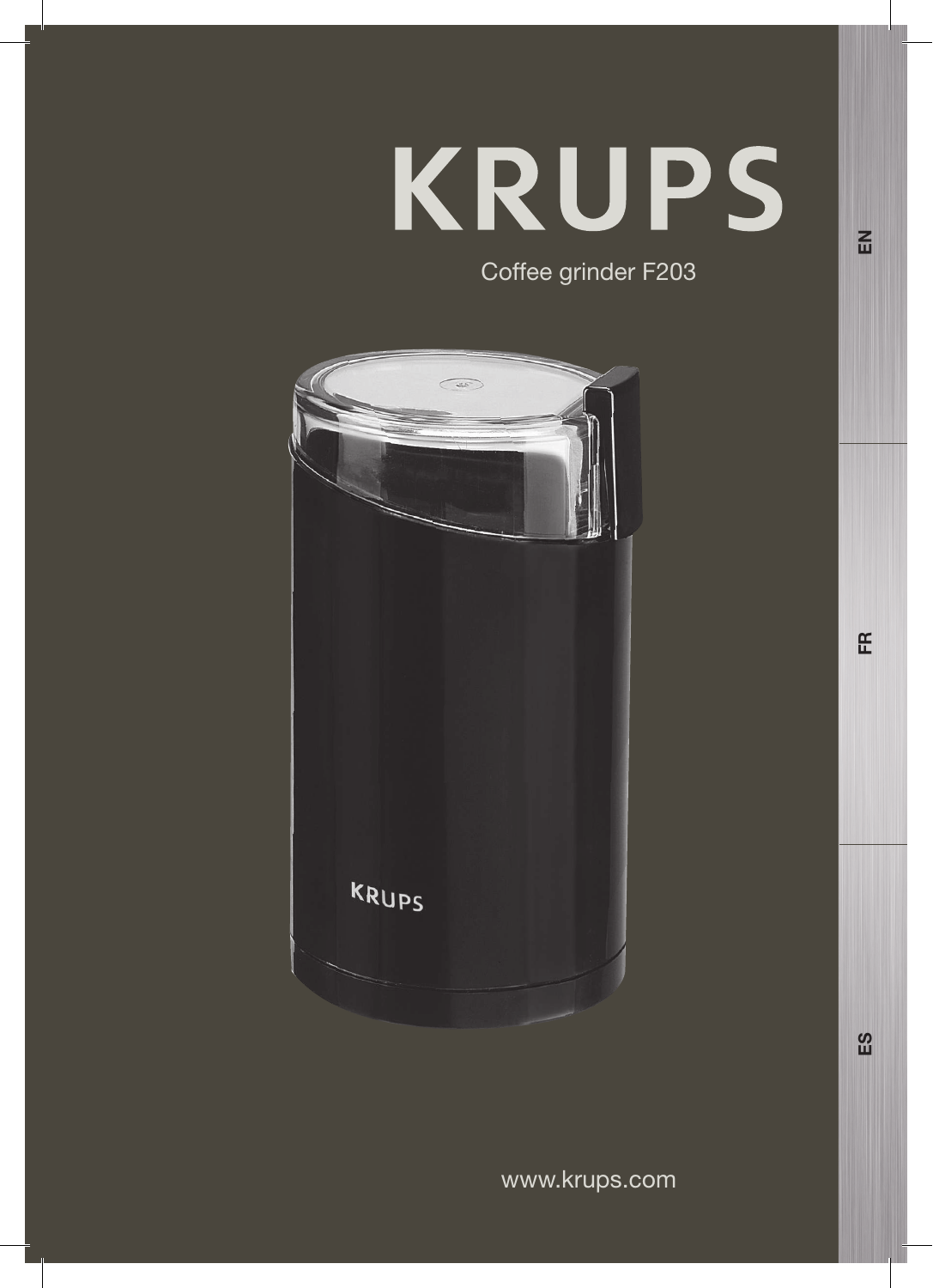





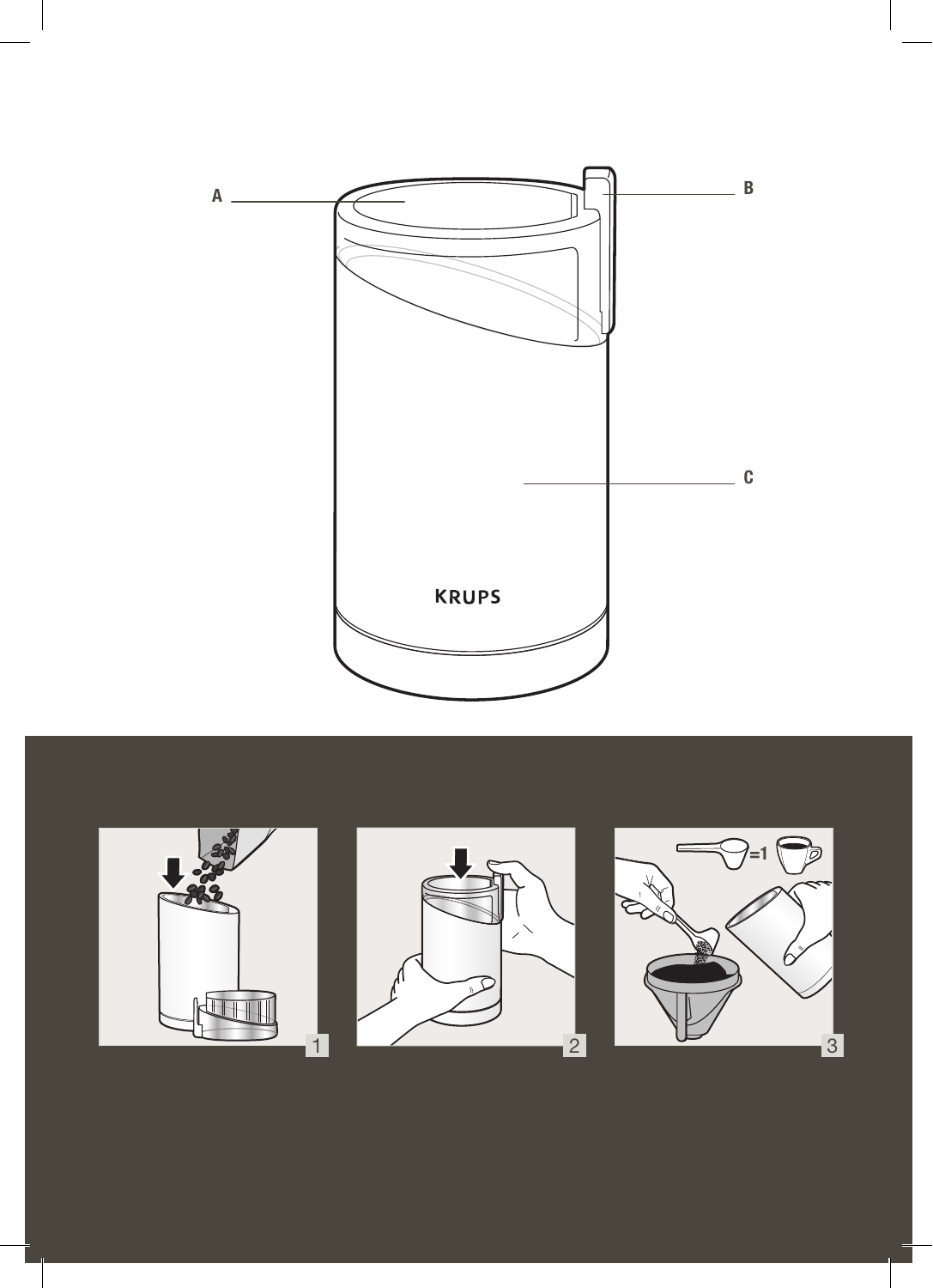# IMPORTANT SAFEGUARDS

When using electrical appliances, basic safety precautions should always be followed to reduce the risk of fire, electric shock, and/or injury to persons including the following :

- 1. Read all instructions carefully before using the coffeegrinder.
- 2. To protect against risk of fire, electric shock and injury to persons, do not immerse cord, plug or appliance in water or other liquids.
- 3. This appliance is not intended for use by persons (including children) with reduced physical, sensory or mental capacities, or lack of experience and knowledge, unless they have been given supervision or instruction concerning use of the appliance by a person responsible for their safety. Children should be supervised to ensure that they do not play with the appliance.
- 4. This appliance is not intended for use by children.
- 5. Do not remove the lid until the blade has stopped completely. After releasing the push button the blade will come to a stop within 2 to 3 seconds.
- 6. Unplug from outlet when not in use, before putting on or taking off parts, and before cleaning. Allow to cool down before putting on or taking off parts, before cleaning the appliance, and before storing.
- 7. Do not operate any appliance with a damaged cord or plug or after the appliance malfunctions, or has been dropped or damaged in any manner. Return the appliance to the nearest authorized KRUPS Service Center for examination, repair or adiustment.
- 8. To reduce the risk of injury do not drape cord over the counter top or table top where it can be pulled on by children or tripped over unintentionally.
- 9. Do not let the cord hang over the edge of a table or counter, or touch hot surfaces.
- 10. Do not use outdoors.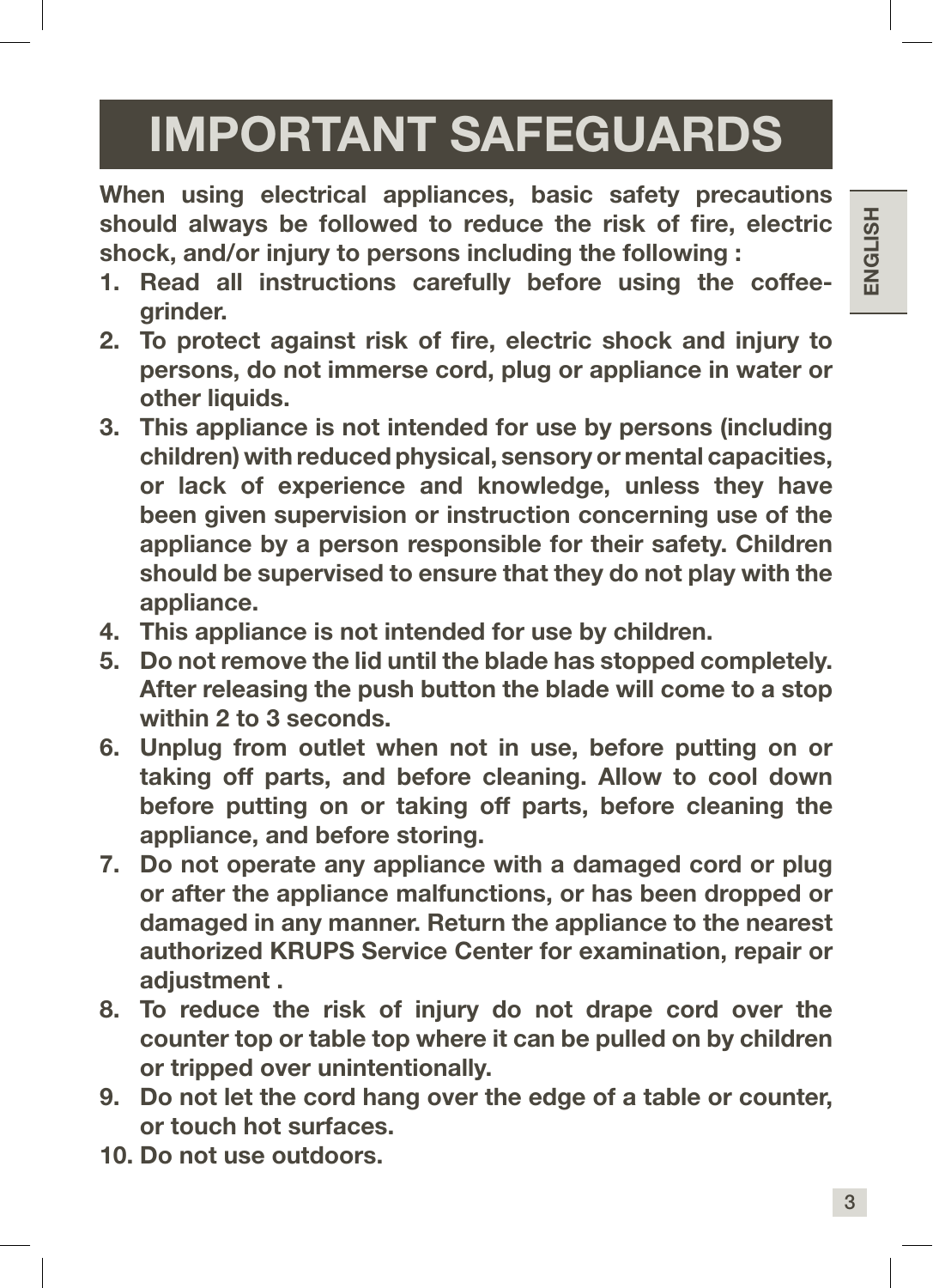- 11. Do not place on or near a hot gas or electric burner, or in a heated oven.
- 12. To disconnect, remove plug from wall outlet. Do not yank cord, instead grasp plug and pull to disconnect.
- 13. Do not use the appliance for other than intended use.
- 14. Check grinding chamber for presence of foreign objects before using
- 15. Blades are sharp. Handle them carrefully.
- 16. Make certain the voltage of the appliance is in accordance with your domestic supply.

### SAVE THESE INSTRUCTIONS **CAUTION**

This appliance is for household use only. Any servicing other than cleaning and user maintenance should be performed by the nearest authorized KRUPS Service Center.

- Do not immerse appliance in water.
- $\blacksquare$  To reduce the risk of fire or electric shock, do not dismantle the appliance. Repair should be done by an authorized KRUPS Service Center only.

# SHORT CORD INSTRUCTIONS

Regarding your Cord Set :

- A A short power-supply cord is provided to reduce the risks resulting from becoming entangled in or tripping over a longer cord.
- **B** Extension cords should be used with caution.
- C If an extension cord is used, (1) the marked electrical rating of the extension cord should be at least as great as the electrical rating of the appliance, (2) if the appliance is of the grounded type, the extension cord should be of a grounded type and (3) the longer cord should be arranged so that it will not drape over the counter top or table top where it can be pulled on by children or tripped over.
- D This appliance has a polarized plug (one blade is wider than the other). To reduce the risk of electric shock, this plug is intended to fit into a polarized outlet only one way. If the plug does not fit fully in the outlet, reverse the plug. If it still does not fit, contact a qualified electrician. Do not attempt to modify the plug in any way.

### **DESCRIPTION**

- A Grinder lid
- **B** Power button
- C. Motor base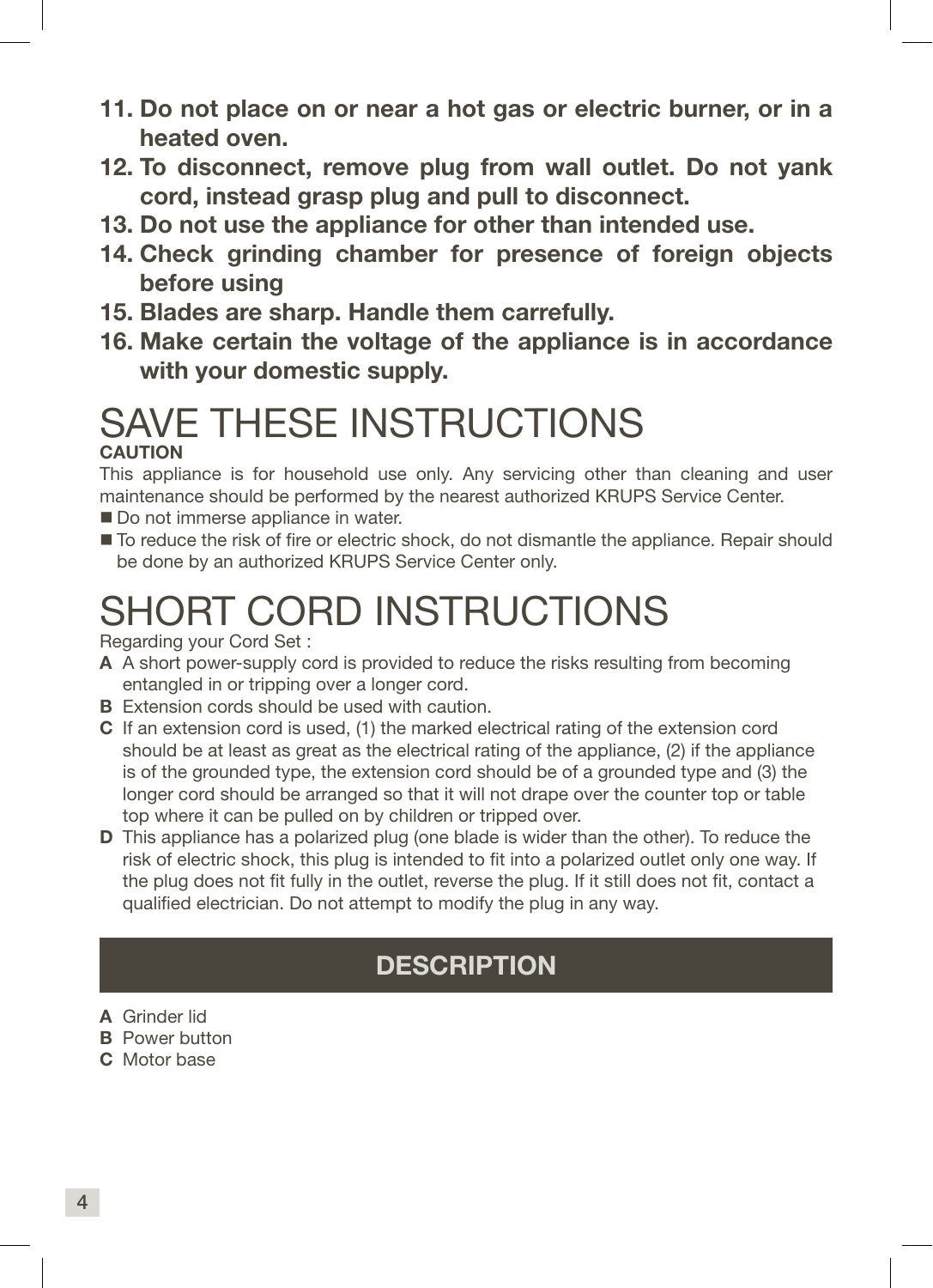ENGLISH

ENGLISH

## INTRODUCTION

By purchasing whole beans and storing them properly at home you can maximize the potential flavor of your home brewed coffee. Grinding your coffee beans just prior to brewing is a critical step in producing great tasting coffee at home.

The KRUPS F203 grinder is designed to quickly grind coffee beans and dispense them easily into your coffee filter for brewing.

#### **OPERATION**

- Place the unit on a sturdy countertop.
- Fill the grinding chamber with the amount of coffee needed for the number of cups you plan to brew.
- KRUPS recommends 7 grams of ground coffee per 5 oz cup. The whole beans can be measured with a standard coffee scoop or 1 tablespoon measure. Use one heaping teaspoon per 5 oz cup of water.
- Place the lid (a) on the grinder base.
- Plug in the grinder. To start grinding, press the power button (fig.2).
- The power will only stay on as long as the button is pressed.
- The coffee will be ground fine or coarse depending on the amount of grinding time. For example, a coarse grind would require less grinding time than a fine grind.
- When grinding is complete, unplug the unit. Carefully remove the lid and pour the ground coffee into a bowl or canister, or directly into your coffee machine filter basket.



Wait until the blades have completely stopped before removing lid. The grinder should be unplugged before removing the lid.

### CLEANING

Keeping your grinder clean is essential to achieve optimal taste results. Coffee beans contain oils that will collect in the grinder and quickly become stale. The stale oils can contribute unwanted flavors to your brewed coffee. It is best to clean the unit regularly.



#### Be sure that grinder is unplugged before cleaning!

- Remove all coffee grounds after each use. A small soft brush or cloth is helpful in removing ground coffee from lid and blades.
- Wipe inside of grinder lid and blades very carefully with a damp cloth.
- Base unit can be wiped down with a damp cloth. NEVER immerse base unit in water or any other liquid!
- Lid can be washed in warm water, using a mild detergent, or be placed in the top rack of the dishwasher and used on gentle cycle.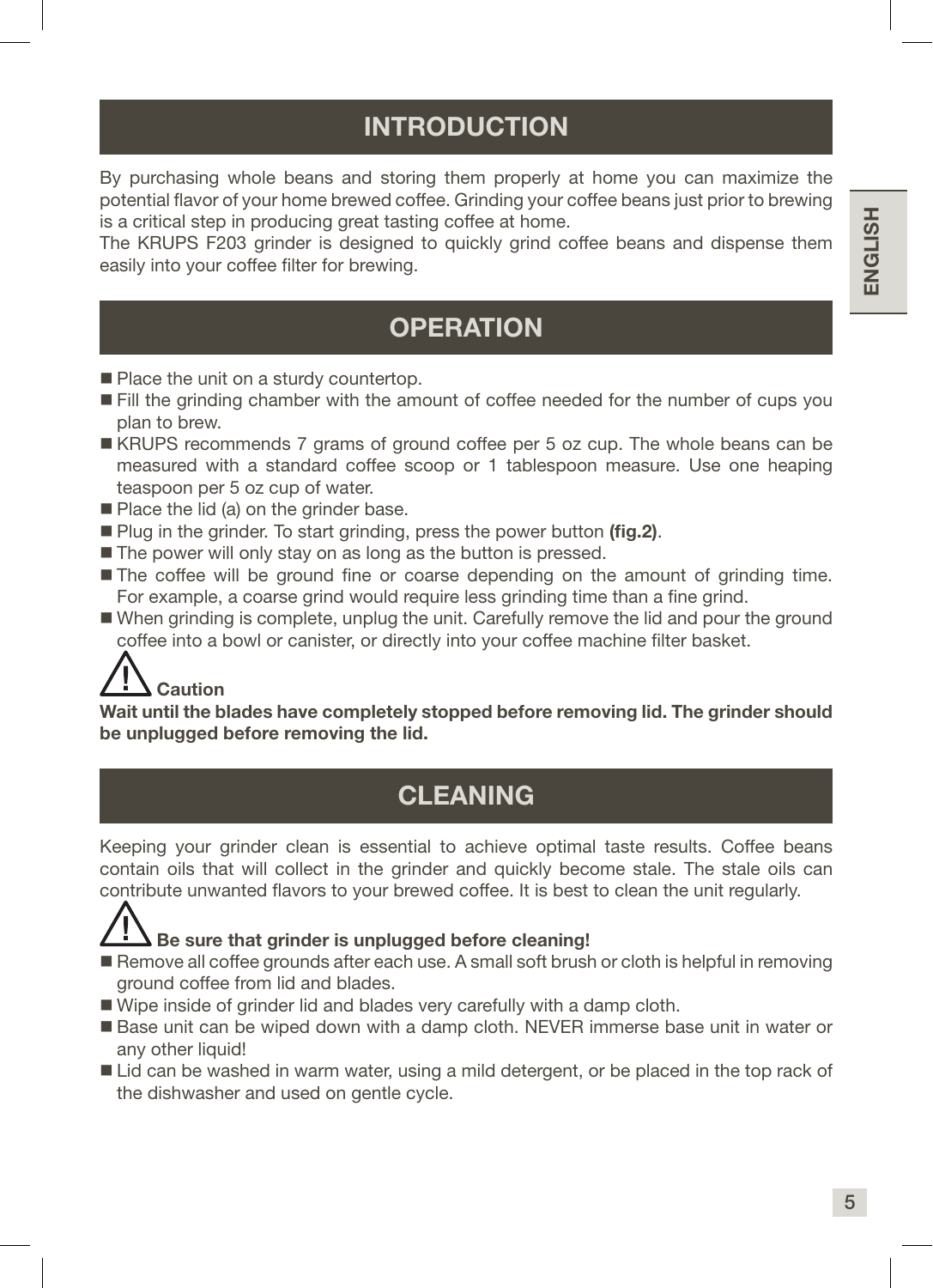#### COFFEE BREWING GUIDE

#### THE COFFEE

Choose your beans wisely. It is best to use premium whole beans from a trusted brand or roaster.

Arabica beans provide the best flavors and have less caffeine and while Robusta beans are easier to grow and less expensive, they have less flavor and higher caffeine content. Robusta beans are sometimes used in blends to add a particular bitterness to the brew.

Beans can be roasted very lightly to provide a smooth aromatic taste or roasted dark to provide stronger flavors, and anywhere in between.

A good roaster will be able to describe the flavors that the beans will impart to your brewed coffee.

Note: Experiment with different beans and different roasts to identify one or several that suit your tastes.

- Air, light, and moisture are damaging to the delicate oils that give the coffee beans their great flavor.
- Buy your beans in small batches to always have the freshest possible beans available.
- Store the coffee in an opaque, airtight container and keep in a cool dry place.

## THE RATIO

The amount of ground coffee must be carefully measured against the volume of water for each brew cycle. It is important to use enough coffee to avoid over extraction. A small amount of coffee would be overwhelmed by a large volume of hot water. Krups recommends using 7 grams of ground coffee per 5 oz cup of water. 7 grams can be measured in one rounded tablespoon. If the resulting brew seems too strong you can adjust by using slightly less ground coffee.

If you prefer a much lighter taste it is best to brew at the recommended ratio and dilute the resulting brew with a measure of hot water. This allows the best flavor to be extracted from the beans while avoiding over extraction of too small an amount of ground coffee.

### THE WATER

The water is a critical factor in the taste of your brewed coffee. Filtered water is normally the best choice to help avoid the minerals and chlorine that can be found in municipal water systems. However if your water tastes good then it should be good for your coffee.

### THE GRIND

#### For espresso coffee:

The Krups Fast-touch (F203) is acceptable for grinding beans for boiler type or steam espresso machines. We do not recommend using the Fast-Touch to grind beans for use with pump espresso machines. Pump espresso machines require a burr type grinder such as the KRUPS GVX series or a similar professional style espresso grinder.

Burr grinders will prevent the introduction of coffee dust which can impede the flow of water through the espresso machine.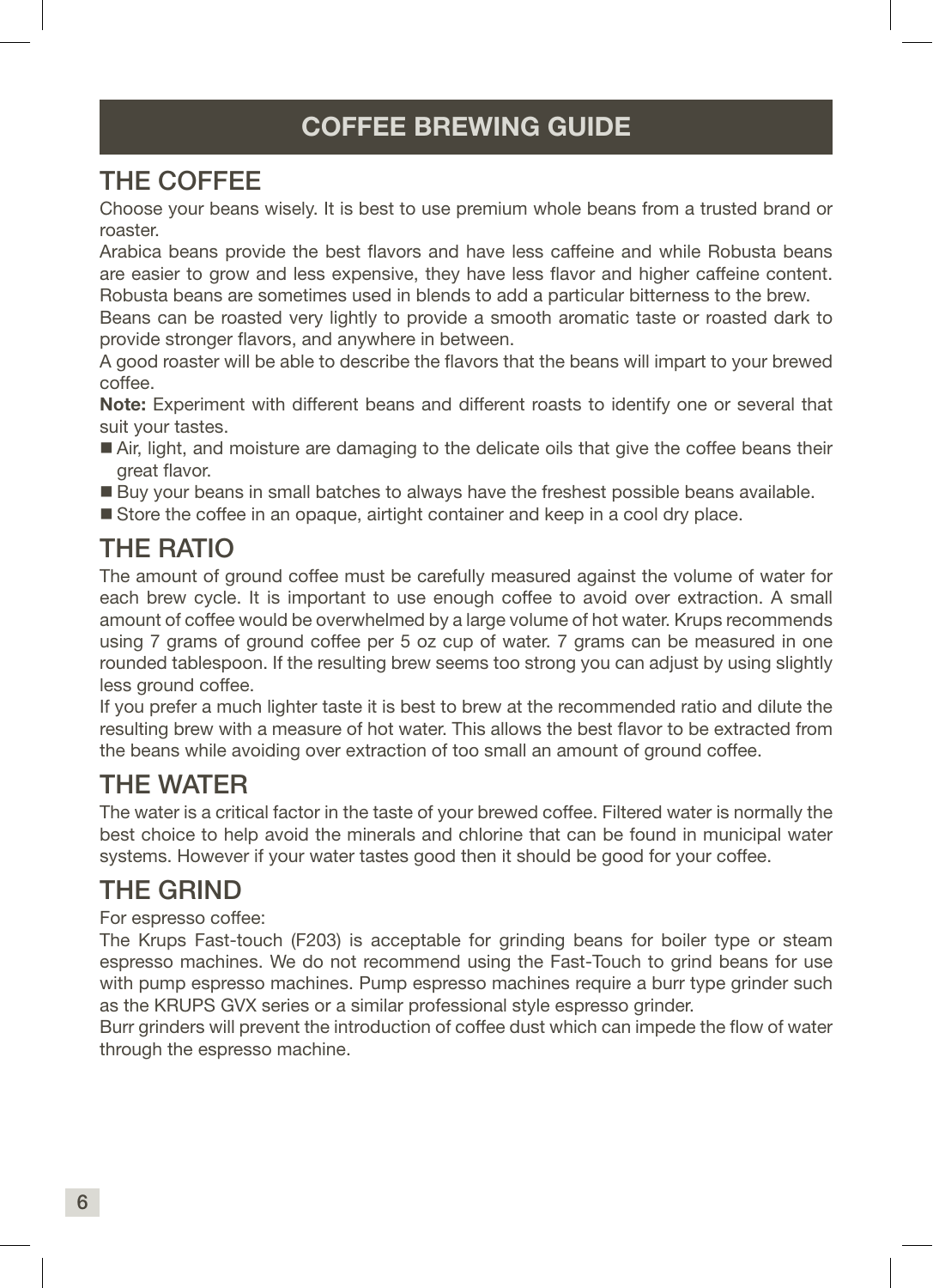#### KRUPS INTERNATIONAL LIMITED GUARANTEE

#### **E:** www.krups.com

This product is repairable by KRUPS during and after the guarantee period.

Accessories, consumables and end-user replaceable parts can be purchased, if locally available, as described on the KRUPS internet site www.krups.com

The Guarantee : This product is quaranteed by KRUPS (company address and details included in the country list of the KRUPS International Guarantee) against any manufacturing defect in materials or workmanship for a period of 2 years starting from the initial date of purchase or delivery date.

The international manufacturer's guarantee by KRUPS is an extra benefit which does not affect consumer's Statutory Rights.

The international manufacturer's guarantee covers all costs related to restoring the proven defective product so that it conforms to its original specifications, through the repair or replacement of any defective part and the necessary labour. At KRUPS's choice, a replacement product may be provided instead of repairing a defective product. KRUPS's sole obligation and your exclusive resolution under this guarantee are limited to such repair or replacement.

Conditions & Exclusions : The international KRUPS guarantee only applies within the guarantee period and for those countries listed in the country list attached and is valid only on presentation of a proof of purchase. The product can be taken directly in person to an authorised service centre or must be adequately packaged and returned, by recorded delivery (or equivalent method of postage), to a KRUPS authorised service centre. Full address details for each country's authorised service centres are listed on KRUPS website (www.krups.com) or by calling the appropriate telephone number as set out in the country list to request the appropriate postal address.

KRUPS shall not be obliged to repair or replace any product which is not accompanied by a valid proof of purchase. This guarantee will not cover any damage which occurs as a result of misuse, negligence, failure to follow KRUPS instructions, use on current or voltage other than as stamped on the product, or a modification or unauthorised repair of the product. It also does not cover normal wear and tear, maintenance or replacement of consumable parts, or the following:

-using the wrong type of water or consumable

- -ingress of water, dust or insects into the product
- -damage as a result of lightning or power surges
- -mechanical damages, overloading
- -scaling (any de-scaling must be carried out according to the instructions for use)
- -accidents including fire, flood, thunderbolt, etc
- -damages or poor results due to wrong voltage or frequency
- -damage to any glass or porcelain ware in the product

-professional or commercial use

This guarantee does not apply to any product that has been tampered with, or to damages incurred through improper use and care, faulty packaging by the owner or mishandling by any carrier.

In order to offer the best possible after-sales service and constantly improve customer satisfaction, KRUPS may send a satisfaction survey to all customers who have had their product repaired or exchanged in a KRUPS authorised service centre.

The international KRUPS guarantee applies only for products purchased in one of the countries listed, and used for domestic purposes only in one of the countries listed on the Country List. Where a product purchased in one listed country and then used in another listed country:

- a) The international KRUPS guarantee does not apply in case of non conformity of the purchased product with the local standards, such as voltage, frequency, power plugs, or other local technical specifications
- b) The repair process for products purchased outside the country of use may require a longer time if the product is not locally sold by KRUPS
- c) In cases where the product is not repairable in the new country, the international KRUPS guarantee is limited to a replacement by a similar product or an alternative product at similar cost, where possible.

Consumer Statutory Rights : This international KRUPS guarantee does not affect the statutory rights a consumer may have or those rights that cannot be excluded or limited, nor rights against the retailer from which the consumer purchased the product. This guarantee gives a consumer specific legal rights, and the consumer may also have other legal rights which vary from State to State or Country to Country. The consumer may assert any such rights at his sole discretion.

For Australia only: Our goods come with guarantees that cannot be excluded under the Australian Consumer Law. You are entitled to a replacement or refund for a major failure and compensation for any other reasonably foreseeable loss or damage. You are also entitled to have the goods repaired or replaced if the goods fail to be of acceptable quality and the failure does not amount to a major failure.

\*\*\* Please keep this document for your reference should you wish to make a claim under the guarantee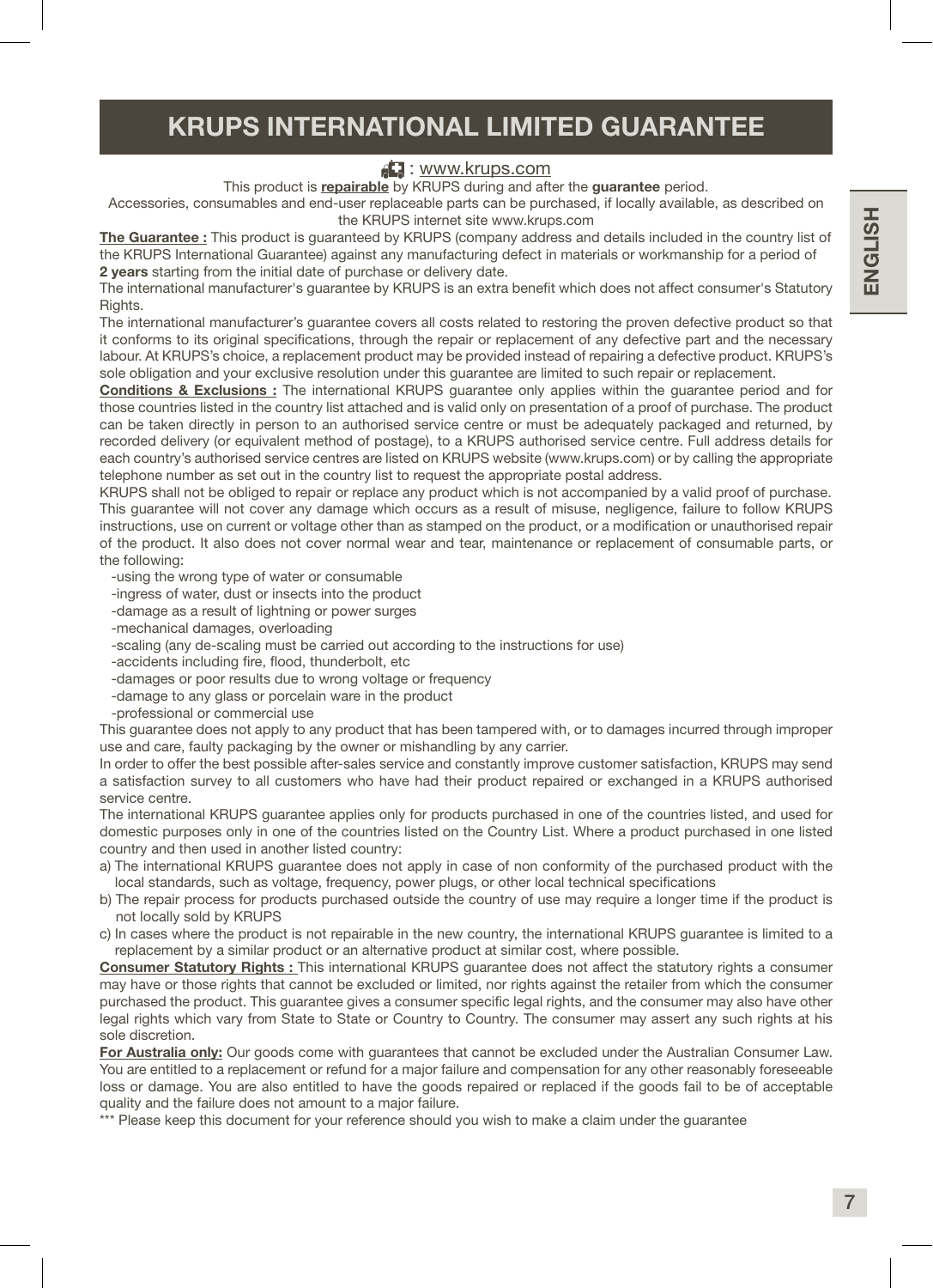# IMPORTANTES MISES EN GARDE

Lors de l'utilisation d'appareils électriques il est essentiel de respecter certaines précautions de base afin de réduire les risques d'incendie, de choc électrique ou de blessures, notamment les règles suivantes :

- 1. Lire attentivement toutes les instructions.
- 2. Pour éviter les risques d'incendie, les chocs électriques et les blessures, ne pas immerger le cordon, la fiche, ou l'appareil dans de l'eau ou tout autre liquide.
- 3. Cet appareil n'est pas prévu pour être utilisé par des personnes (y compris les enfants) dont les capacités physiques, sensorielles ou mentales sont réduites ou des personnes dénuées d'expérience ou de connaissance, sauf si elles ont pu bénéficier, par l'intermédiaire d'une personne responsable de leur sécurité, d'une surveillance ou d'instructions préalables concernant l'utilisation de l'appareil. Il convient de surveiller les enfants pour s'assurer qu'ils ne jouent pas avec l'appareil.
- 4. Cet appareil n'est pas conçu pour être utilisé par des enfants.
- 5. Ne pas retirer le couvercle avant l'arrêt complet de la lame. Lorsque l'interrupteur est relâché, la lame s'arrête en 2 à 3 secondes.
- 6. Débrancher l'appareil quand il ne sert pas et avant de le nettoyer. Le laisser refroidir avant d'installer ou d'enlever des pièces, avant de le nettoyer et avant de le ranger.
- 7. Ne pas utiliser l'appareil si la fiche ou le cordon est endommagé, s'il ne fonctionne pas correctement, s'il est tombé ou a été endommagé de quelque façon que se soit. Dans ce cas, le retourner au centre de service autorisé KRUPS le plus proche pour le faire examiner, réparer ou régler.
- 8. Pour réduire le risque de blessure, ne pas laisser le cordon pendre d'une table ou d'un comptoir, où il pourrait être tiré par un enfant ou faire trébucher quelqu'un.
- 9. Ne pas laisser le cordon pendre de la table ou du comptoir, ni toucher à des surfaces chaudes.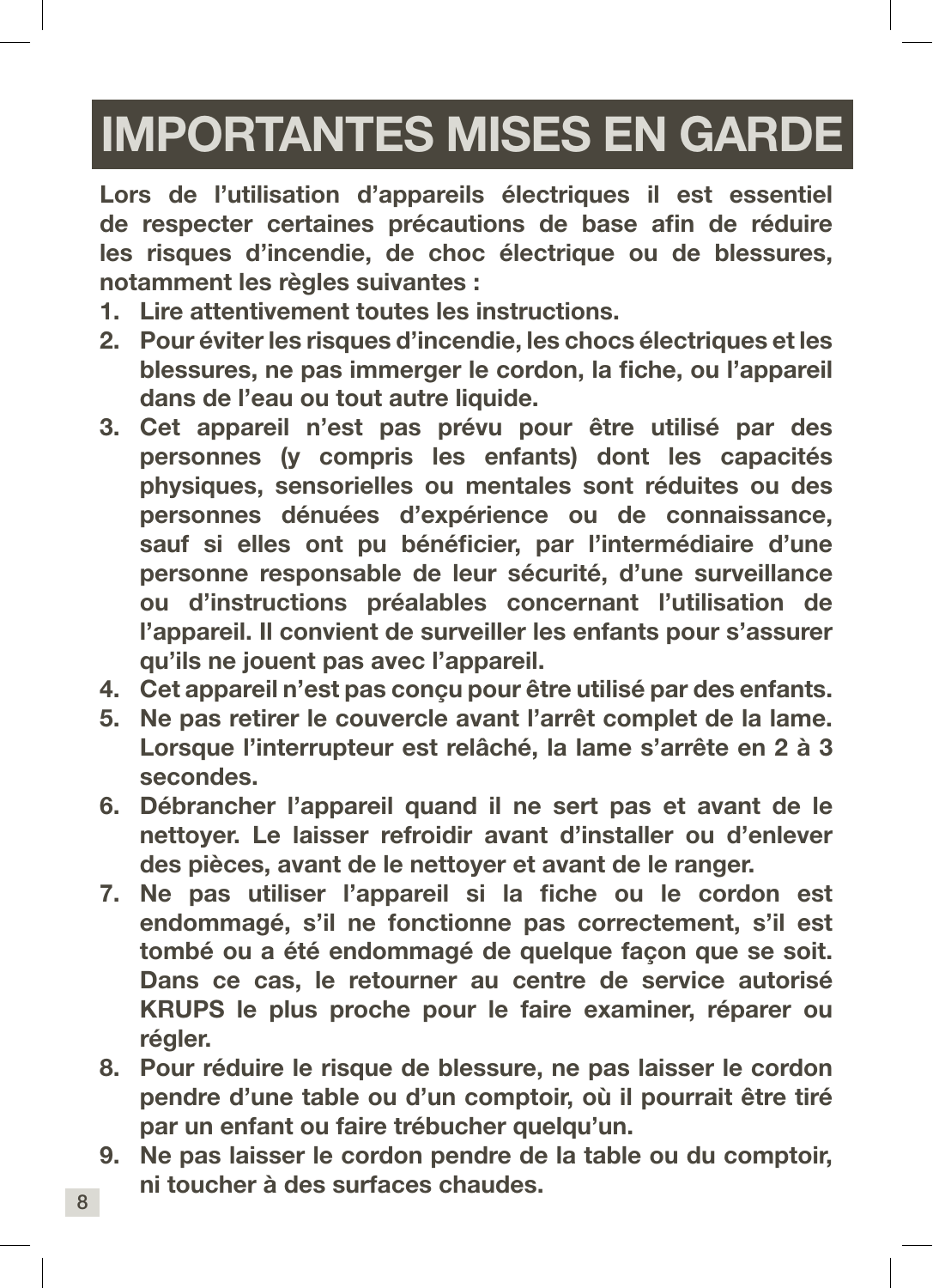- 10. Ne pas utiliser l'appareil à l'extérieur.
- 11. Ne pas placer l'appareil sur ou à proximité d'une plaque électrique ou d'une cuisinière à gaz, ni dans un four chaud.
- 12. Pour débrancher retirer la fiche de la prise murale. Ne pas tirer sur le cordon; saisir plutôt la fiche et tirer pour débrancher.
- 13. N'utiliser l'appareil qu'aux fins prévues.
- 14. Vérifiez que la chambre de mouture ne contient pas de corps étranger avant d'utiliser l'appareil.
- 15. Les lames sont très affûtées. Les manipuler avec précaution.
- 16. S'assurer que la tension de votre appareil correspond à celle de votre installation.

#### CONSERVER CES INSTRUCTIONS **ATTENTION**

Cet appareil est conçu pour un usage domestique seulement. Tout entretien autre que le nettoyage et l'entretien normal de l'appareil par son propriétaire doit être effectué par le personnel du Centre de service KRUPS agréé le plus près.

- Ne pas immerger l'appareil dans de l'eau.
- Afin de réduire les risques d'incendie et de choc électrique, ne pas démonter la base de l'appareil. Toute réparation doit être effectuée par le personnel agréé de KRUPS uniquement.

## INSTRUCTIONS POUR LE CORDON D'ALIMENTATION

- A Cet appareil est muni d'un cordon d'alimentation court pour réduire les risques qu'il ne s'emmêle ou qu'il ne fasse trébucher quelqu'un.
- B Des rallonges sont disponibles et doivent être utilisées avec précaution.
- C Si une rallonge est utilisée, 1) le calibre de la rallonge doit être au minimum le même que celui de l'appareil, 2) si l'appareil est mis à la terre, la rallonge doit également être mise à la terre, et 3) la rallonge doit être placée de façon à ne pas pendre le long du comptoir ou de la table, où elle pourrait être tirée par un enfant ou faire trébucher quelqu'un.
- D L'appareil est doté d'une fiche polarisée (une lame est plus large que l'autre). Pour réduire les risques de choc électrique, cette fiche ne s'enfonce dans une prise polarisée que d'une seule façon. Si la fiche n'entre pas bien dans la prise, la retourner. Si elle n'y entre toujours pas, contacter un électricien. Ne tenter en aucun cas de modifier la prise.

## **DESCRIPTION**

- A Couvercle du moulin
- B Bouton de mise en marche
- C Base du moteur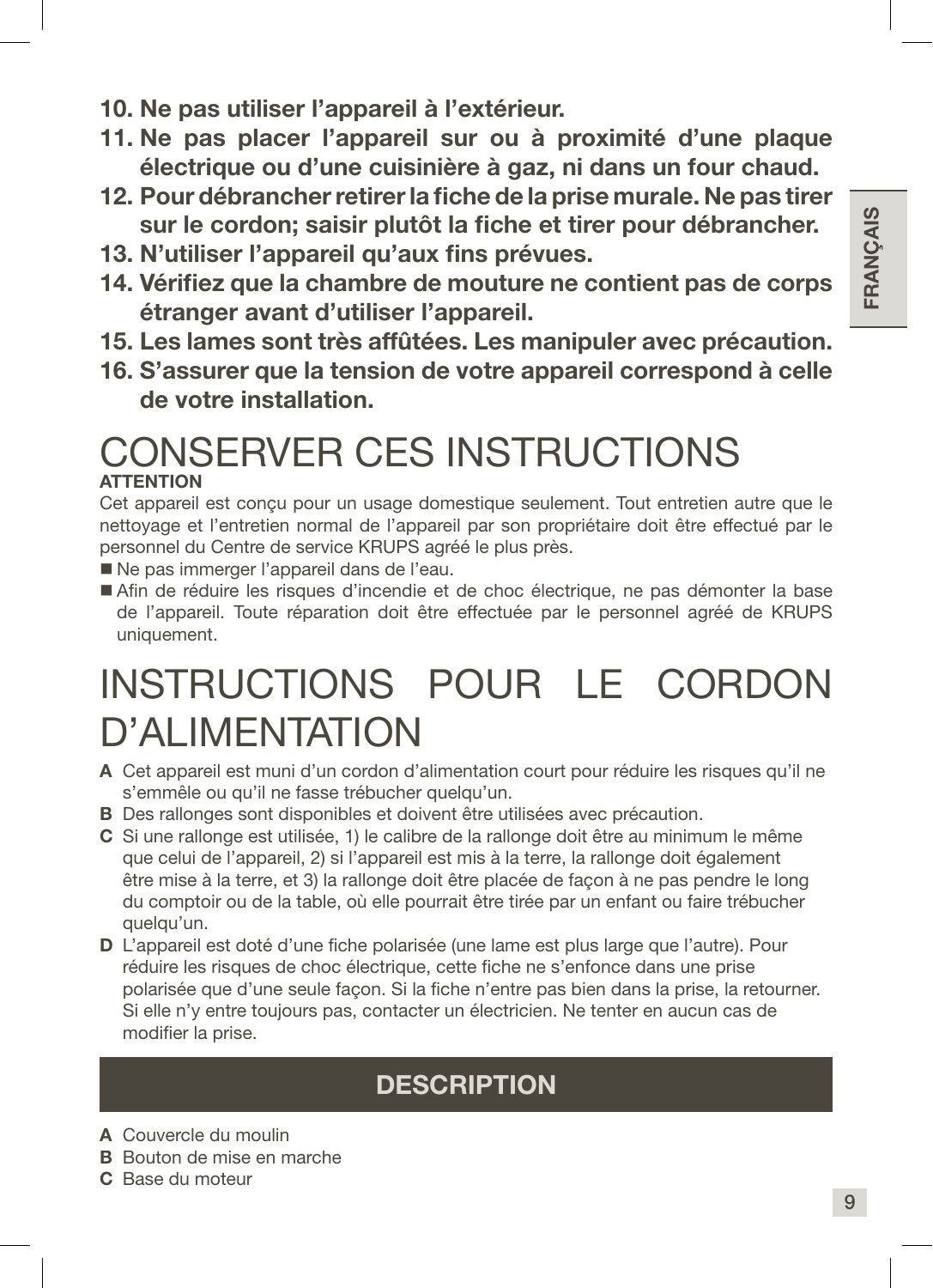#### INTRODUCTION

En achetant des grains entiers et en les entreposant adéquatement, il est possible de maximiser le potentiel de saveur de votre café infusé maison. Il est essentiel de moudre les grains de café juste avant de le préparer afin de savourer du café maison délicieux.

#### FONCTIONNEMENT

Le moulin à café Krups F203 est conçu pour moudre rapidement les grains de café et pour verser plus facilement le café moulu dans le filtre à café de votre cafetière.

- Placer l'appareil sur un comptoir robuste.
- Remplir la chambre de mouture avec la quantité de café nécessaire pour préparer le nombre de tasses de café désiré.
- Krups recommande d'utiliser 7 grammes de café moulu par tasse de 5 oz. Les grains entiers peuvent être mesurés à l'aide d'une cuillère à café standard ou d'une cuillère à table. Utiliser une cuillère à thé comble par 5 oz d'eau.
- Placer le couvercle (a) sur la base du moulin.
- Brancher le moulin. Pour commencer à moudre, appuyer sur le bouton de mise en marche (fig.2).
- L'appareil fonctionne tant que le bouton est maintenu.
- Le café est moulu finement ou grossièrement, selon la durée de l'opération de mouture. Par exemple, il faut moudre le café moins longtemps pour obtenir une mouture grossière que pour une mouture fine.
- Après avoir terminé de moudre, débrancher l'appareil. Retirer le couvercle avec précaution et verser le café moulu dans un bol ou dans une boîte, ou directement dans le panier-filtre de votre cafetière.

## **Attention**

Attendre que les lames soient complètement arrêtées avant de retirer le couvercle. Le moulin doit être débranché avant que le couvercle ne soit retiré.

### **NETTOYAGE**

Il est essentiel de garder le moulin propre pour obtenir des résultats optimaux. Les grains de café contiennent de l'huile qui s'accumule dans le moulin et qui rancit rapidement. Les huiles rancies peuvent contribuer à ajouter des goûts indésirables à votre café. Il est préférable de nettoyer l'appareil régulièrement.



10

#### S'assurer que le moulin est débranché avant de le nettoyer!

- Enlever tout le café moulu après chaque utilisation. Une petite brosse douce ou un linge doux aide à enlever le café moulu sur les lames et dans le couvercle.
- Essuyer l'intérieur du couvercle et les lames très soigneusement à l'aide d'un linge humide.
- La base de l'appareil peut être essuyée à l'aide d'un linge humide. NE JAMAIS immerger la base de l'appareil dans de l'eau ou dans tout autre liquide.
- Le couvercle peut être lavé à l'eau tiède, avec du savon doux, ou être placé dans le panier supérieur du lave-vaisselle et lavé au cycle délicat.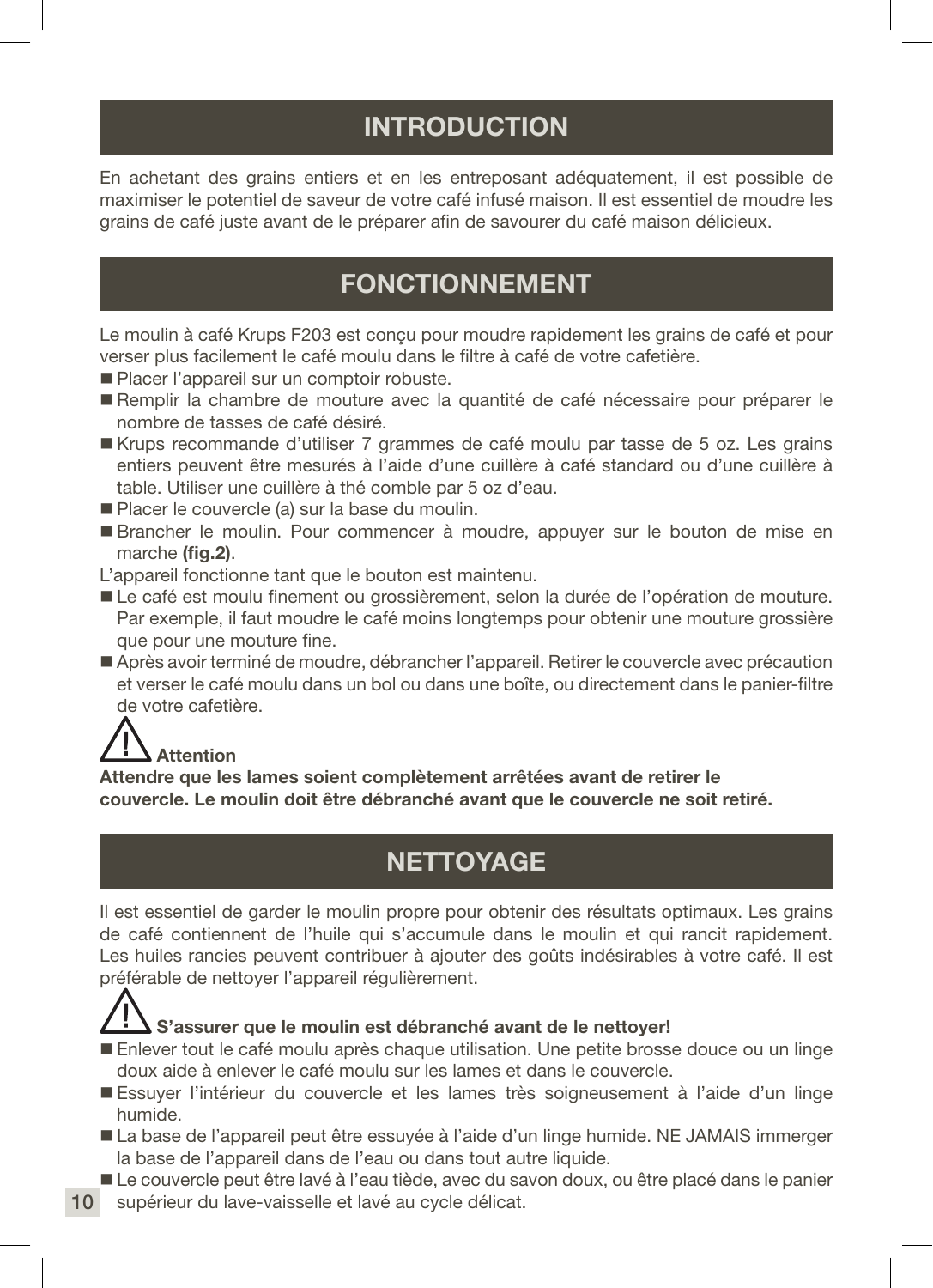## LE CAFÉ

Choisir les grains de café avec soin. Il est préférable d'utiliser des grains entiers de première qualité, provenant d'un torréfacteur ou d'une marque de confiance. Les grains Arabica offrent les meilleures saveurs et contiennent moins de caféine, tandis que les grains Robusta poussent plus facilement et sont moins chers, offrent moins de saveur et contiennent davantage de caféine. Les grains Robusta sont parfois utilisés dans des mélanges pour y ajouter une saveur amère particulière.

Les grains peuvent être torréfiés très légèrement pour offrir un goût aromatique et doux, ou très torréfié pour offrir des saveurs plus puissantes, ou encore avoir une torréfaction qui se situe n'importe où entre ces deux extrêmes. Un bon torréfacteur est en mesure de décrire les saveurs que les grains donneront à votre café infusé.

Commentaire : Essayer différents grains de café et différentes torréfactions pour découvrir un ou plusieurs cafés qui correspondent aux goûts de chacun.

- L'air, la lumière et l'humidité sont néfastes pour les huiles délicates qui donnent aux grains de café leur saveur délicieuse.
- Acheter les grains en petite quantité pour toujours avoir les grains les plus frais possible.
- Entreposer le café dans un contenant opaque et hermétique et le garder dans un endroit frais et sec.

## LE RATIO

La quantité de café moulu doit être soigneusement mesurée pour correspondre à la quantité d'eau utilisée pour chaque cycle. Il est important d'utiliser une quantité suffisante de café pour éviter la surextraction. Une petite quantité de café serait submergée par un grand volume d'eau chaude. Krups recommande d'utiliser

7 grammes de café moulu pour 5 onces d'eau. Une cuillère à table comble représente environ 7 grammes. Si le café infusé est trop corsé, il est possible d'ajuster le goût en utilisant un peu moins de café moulu.

Si le café est encore trop corsé, il est préférable de préparer le café selon le ratio recommandé puis de le diluer avec de l'eau chaude par la suite. Cela permet d'extraire pleinement la saveur du café tout en évitant la surextraction d'une trop petite quantité de café moulu.

### L'EAU

L'eau est un facteur critique pour ce qui est du goût du café infusé. Habituellement, il est préférable d'utiliser de l'eau filtrée pour aider à éliminer les minéraux et le chlore qui peuvent être présents dans les systèmes municipaux d'approvisionnement en eau. Toutefois, si votre eau a bon goût, elle devrait être adéquate pour votre café.

## LA MOUTURE

Pour le café espresso :

Le moulin Touche rapide Krups F203convient pour moudre des grains destinés à une machine à espresso avec chaudière ou à vapeur. Nous ne recommandons pas d'utiliser le moulin Touche rapide pour moudre des grains destinés à une machine à espresso à pompe. Les machines à espresso à pompe exigent un moulin à meules comme le moulin de la série KRUPS GVX ou un moulin à espresso similaire de qualité professionnelle.

Les moulins à meule préviennent la formation de poussière de café, qui peut nuire à l'écoulement de l'eau dans la machine à espresso.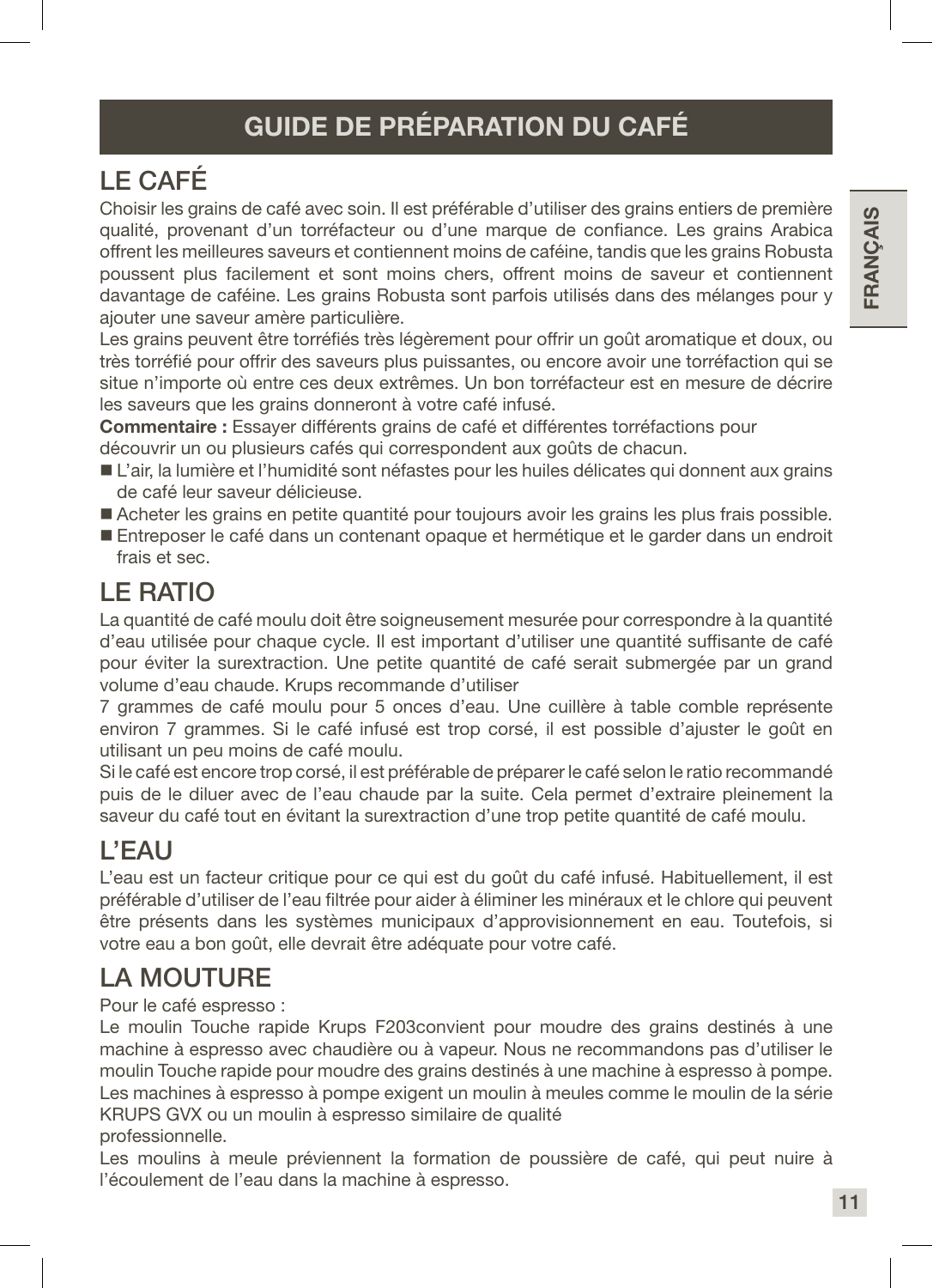#### KRUPS GARANTIE INTERNATIONALE

#### **E:** www.krups.com

Ce produit est *réparable* par KRUPS, pendant et après la période de garantie.

Les accessoires, consommables, et autres pièces remplaçables directement par l'utilisateur, peuvent être commandés, s'ils sont disponibles localement, sur le site internet www.krups.com

#### La Garantie :

Ce produit est garanti par KRUPS (adresse et contacts dans la liste des pays de la Garantie Internationale KRUPS) contre tout défaut de fabrication ou de matière ou de main d'oeuvre, pendant 2 ans à partir de la date d'achat initiale ou la date de livraison.

Cette Garantie Internationale du fabricant KRUPS vient en complément des droits des consommateurs.

La Garantie Internationale du fabricant couvre tous les coûts de remise en état d'un produit reconnu défectueux pour redevenir conforme à ses spécifications d'origine, par la réparation, la main-d'oeuvre, et le remplacement éventuel de pièces défectueuses. Au choix de KRUPS, un produit de remplacement peut être proposé à la place de la réparation du produit défectueux. Les obligations de KRUPS dans le cadre de cette garantie se limitent exclusivement à cette réparation ou ce remplacement.

#### Conditions & Exclusions :

Cette garantie ne couvre pas les dommages qui seraient le résultat d'une mauvaise utilisation, d'une négligence, du non respect des instructions d'utilisation et de maintenance, de l'utilisation avec une alimentation électrique non conforme à celle spécifiée sur la plaque signalétique, ou d'une modification ou d'une réparation non autorisée du produit. Elle n'inclut également pas l'usure normale du produit, ni la maintenance ou le remplacement de pièces consommables, ni les cas suivants :

- utilisation d'une eau ou d'un consommable non adapté
- entrée d'eau, de poussière, d'insectes dans le produit
- entartrage (tout détartrage doit être réalisé conformément aux instructions dans le mode d'emploi)
- dommages mécaniques, surcharge
- dommages ou dysfonctionnements dus à l'utilisation avec un voltage ou une fréquence électrique non conformes
- tout accident lié à un feu, une inondation, etc
- usage professionnel ou sur un lieu de travail
- verre ou céramique endommagé
- dommage résultant de la foudre ou surtension électrique

Cette garantie ne s'applique pas aux produits trafiqués, ou aux dommages résultant d'une utilisation impropre ou sans entretien, aux problèmes d'emballage ou de transport pendant l'expédition du produit par son propriétaire. Afin d'offrir le meilleur service après-vente possible et d'améliorer constamment la satisfaction de ses clients, KRUPS pourra envoyer une enquête de satisfaction à tous ses clients dont le produit aura été réparé ou échangé par l'un des partenaires service agréés de KRUPS.

La Garantie Internationale de KRUPS couvre exclusivement les produits achetés dans un des pays listés, et utilisés à des fins domestiques également dans un des pays listés dans Liste des Pays. En cas d'utilisation dans un pays différent du pays d'achat :

- a) La Garantie Internationalde de KRUPS ne s'applique qu'en cas d'adéquation du produit avec les standards et normes locales, tels que le voltage, la fréquence électrique, le type de prise électrique, ou toute autre spécification locale.
- b) Le processus de réparation pour des produits achetés en dehors du pays d'utilisation peut exiger un temps de réparation plus long si le produit n'est pas localement vendu par KRUPS.
- c) Au cas où le produit ne serait pas réparable dans le pays d'emploi, la Garantie Internationale de KRUPS est limitée au remplacement par un produit équivalent ou un produit alternatif de même valeur, si c'est possible.

#### Droits des Consommateurs :

Cette Garantie Internationale de KRUPS n'affecte ni les droits légaux dont bénéficie tout consommateur localement, qui ne sauraient être exclus ou limités, ni les droits légaux envers un distributeur auprès de qui aurait été acheté un produit. Cette Garantie donne au consommateur des droits spécifiques, et le consommateur peut par ailleurs bénéficier des droits particuliers en fonction du Pays, de l'Etat ou de la Province. Le consommateur peut faire usage de ces droits de son seul fait.

\*\*\*Veuillez conserver ce document qui vous sera utile en cas de réclamation sous garantie.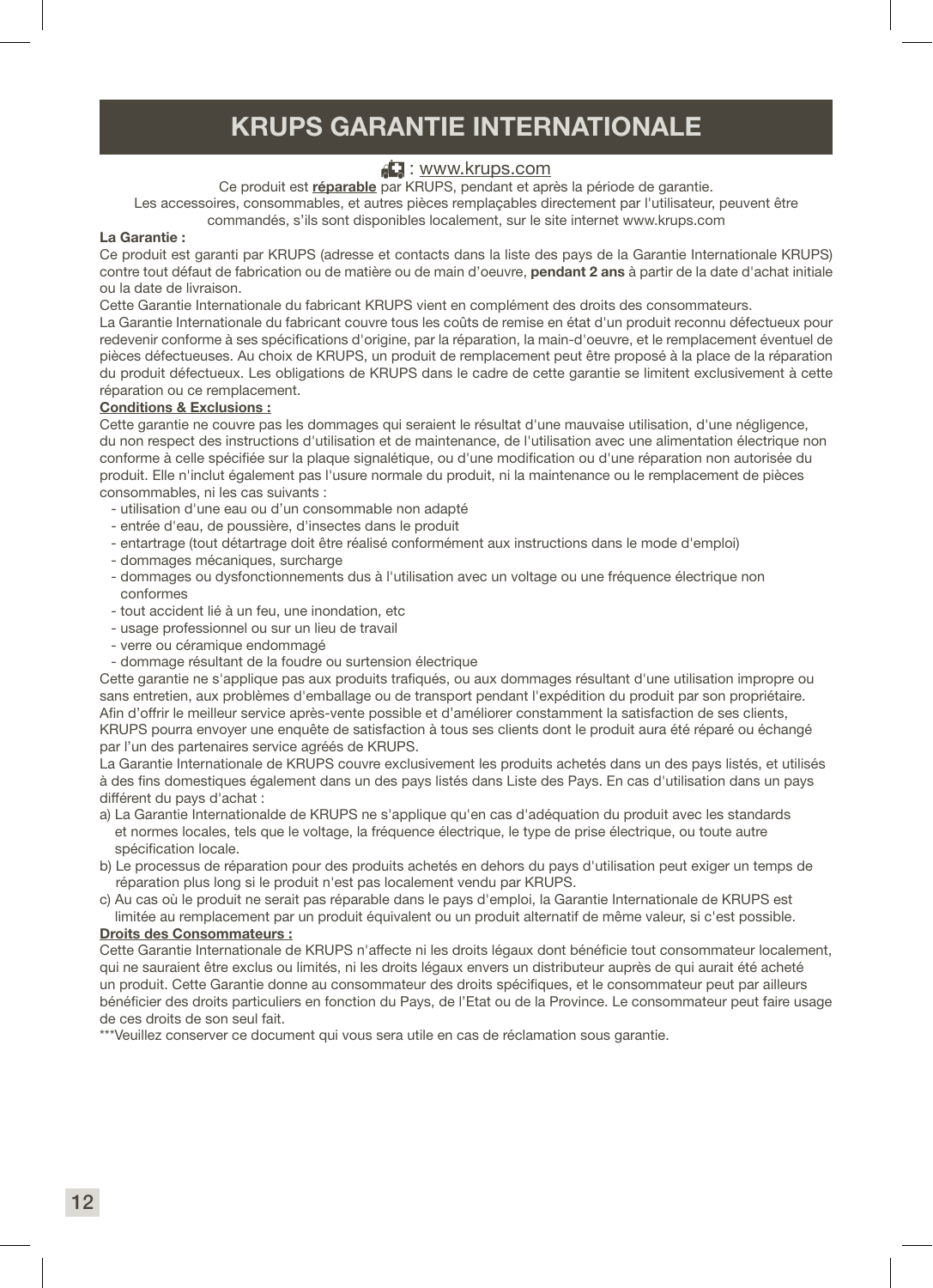# ADVERTENCIAS IMPORTANTES

Para la utilización de aparatos electrodomésticos deben respetarse siempre unas precauciones básicas de seguridad, especialmente las siguientes:

- 1. Le invitamos a leer cuidadosamente este instructivo antes de usar su aparato: una utilización no conforme con el modo de empleo liberará a Krups de toda responsabilidad.
- 2. Para evitar el riesgo de incendio, descarga eléctrica, o accidentes en las personas, no sumerja el cable, el enchufe, ni el aparato en agua o en cualquier otro líquido.
- 3. Este aparato no está previsto para ser utilizado por personas (incluso los niños) cuyas capacidades físicas, sensoriales o mentales estén reducidas, o personas sin experiencia o sin conocimiento, excepto si han podido auxiliarse, a través de una persona responsable de su seguridad, de una vigilancia o de instrucciones previas referentes a la utilización del aparato. Conviene vigilar a los niños para asegurarse de que no juegan con el aparato.
- 4. Desconecte el aparato cuando no se utilice o antes de su limpieza. Deje enfriar el aparato antes de montar o desmontar las piezas y antes de su limpieza.
- 5. No quitar la tapa hasta que la cuchilla se haya detenido completamente. Después de soltar el botón, la cuchilla tardará 2 o 3 segundos en detenerse.
- 6. No utilice el aparato si el enchufe o el cable están dañados, si nofunciona correctamente, si se ha caído o está dañado de algún modo. Si éste fuera el caso, acuda al Servicio Técnico Autorizado KRUPS más próximo para que lo examinen, reparen o arreglen.
- 7. La utilización de accesorios no recomendados ni vendidos por KRUPS puede causar fuego, descarga eléctrica o heridas.
- 8. No utilice el aparato en el exterior.
- 9. No deje colgar el cable del aparato en el borde de la mesa ni dejarlo en contacto con superficies calientes.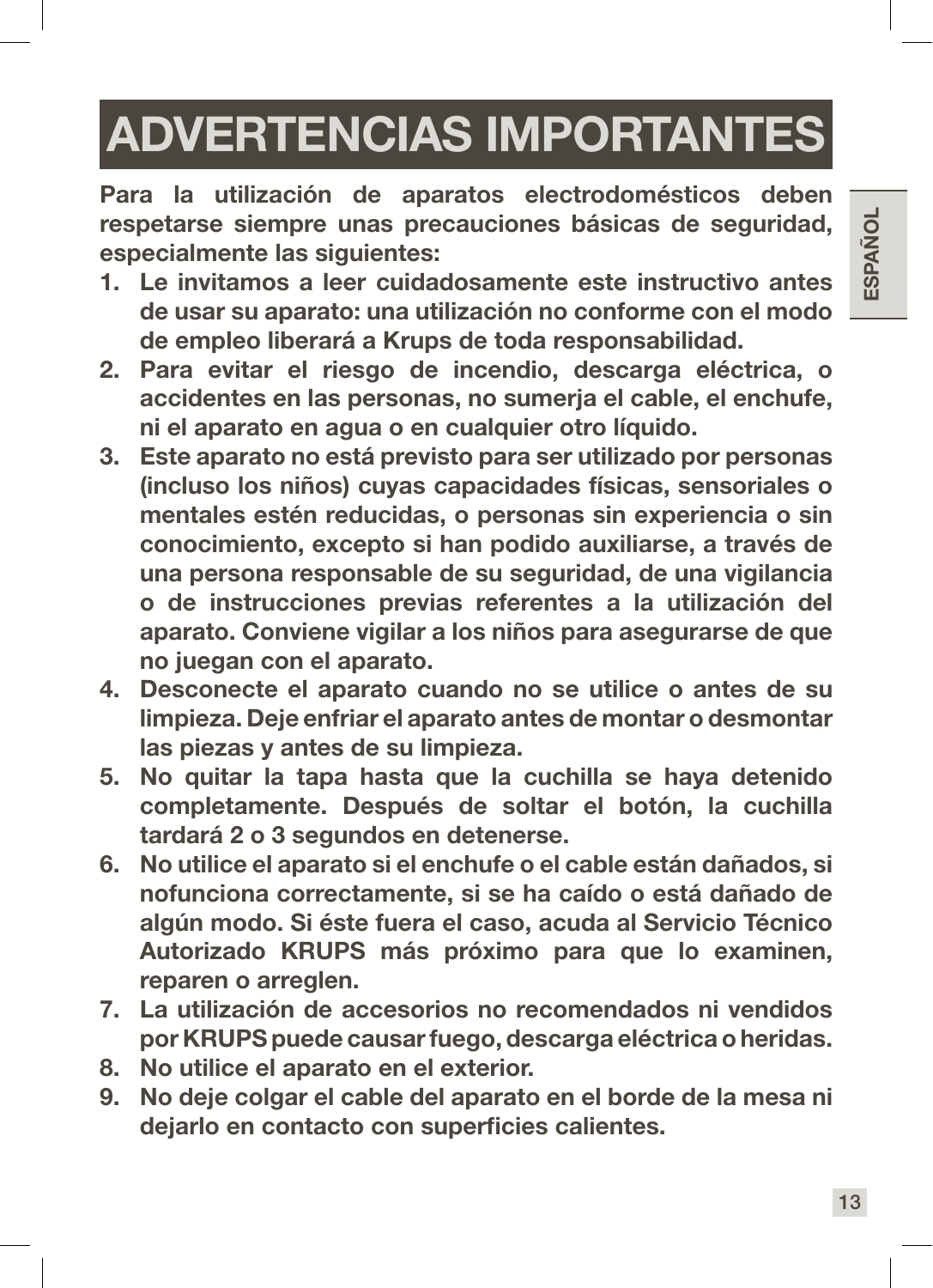- 10. No coloque el aparato sobre o cerca de una estufa eléctrica, un horno o una cocina de gas.
- 11. Compruebe que el aparato esté apagado (off) antes de conectarlo o desconectarlo.
- 12. No utilice el aparato para otros fines que los previstos.
- 13. Comprobar que no haya objetos extraños en la camara para moler antes de utilizarlo.
- 14. Las cuchillas están muy afiladas. Utilícelas con precaución.
- 15. Verifique que el voltaje de su instalación sea igual al de su aparato.

## CONSERVE ESTAS INSTRUCCIONES INSTRUCCIONES PARA EL CABLE

- A La longitud del cable se ha elegido para reducir el riesgo de accidentes.
- B Se pueden utilizar extensiones con prudencia.
- C Si utiliza una extensión:
	- 1) Su capacidad eléctrica debe ser igual o superior a la del aparato.
	- 2) La extensión y el cable deben estar dispuestos de tal manera que no sobrepasen la superficie o la mesa de trabajo.
- D El aparato está provisto de un enchufe polarizado (una pata es más ancha que la otra). Por razones de seguridad, este enchufe sólo se puede enchufar a la toma polarizada de una manera, si el enchufe no entra bien en la toma, dele la vuelta. Si sigue sin entrar, póngase en contacto con un electricista. No intente invalidar este dispositivo de seguridad.

### **DESCRIPCION**

- A Tapa del molino
- B Botón de encendido
- C Base del motor

### **INTRODUCCION**

Al comprar café en grano y almacenarlo correctamente en casa usted puede maximizar el sabor de su café preparado en casa.

El molino KRUPS F203 está diseñado para moler rápidamente granos de café y vaciarlos fácilmente en su cafetera de goteo parara preparar su café.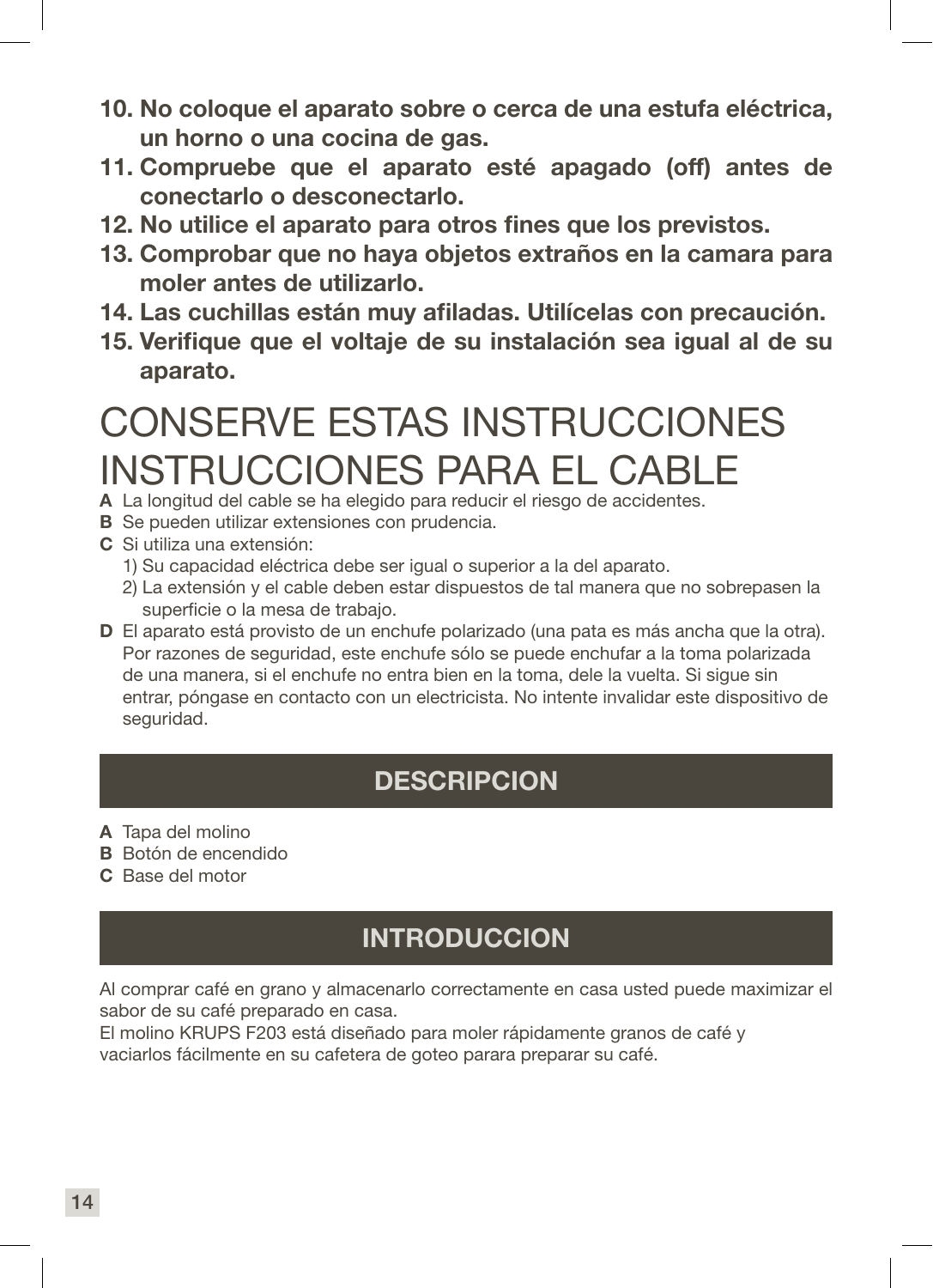## OPERACIÓN

- Colocar el molino sobre una superficie firme
- Llenar con granos de café la cámara para moler con la cantidad de café que requiera para las tazas que se vayan a preparar.
- Krups recomienda 7 gramos de café por cada taza (150ml) . Esta medida puede realizarse con una cuchara medidora o cuchara sopera. Utilice una cucharada rasa por cada taza de 150ml agua.
- Colocar la tapa (a) sobre la base del molino.
- Conecte el molino. Para comenzar, presione el botón de encendido (fig.2).
- El molino se mantendrá en funcionamiento únicamente mientras el botón o la tapa estén presionados
- El grado de finura que se prefiera decidirá el tiempo de duración de la molienda. Por ejemplo, una molienda gruesa exigirá menos proceso de molienda que un grano molido fino.
- Cuando haya terminado el proceso de molienda, desconecte el aparato. Con cuidado, remueva la tapa y vacíe el café molido en un recipiente para almacenarlo o directamente en el filtro de su cafetera para comenzar la preparación.

## Precaución

Antes de retirar la tapa, espere hasta que las cuchillas se hayan detenido totalmente. Se deberá desenchufar el molino antes de retirar la tapa.

## LIMPIEZA

Mantener su molino limpio es esencial para alcanzar resultados optimos.

Los granos de café contienen aceite que pueden dejar residuos en el molino y hacerse rancio provocando afectaciones en el sabor del café que vaya a molerse posteriormente. El molino debe ser limpiado regularmente.



#### i Asegúrese de que el molino está desconectado antes de limpiarlo!

- Remueva todo el grano de café del molino después de cada uso. Un pequeño cepillo suave o un trapo le serán de gran utilidad para remover restos de café molido de la tapa y las cuchillas.
- Limpie el interior del molino y las cuchillas con un trapo húmedo
- La base puede limpiarse con un paño húmedo. Nunca sumerja la base en agua o en cualquier otro líquido.

La tapa puede lavarse con agua tibia usando detergente o colocarse en la rejilla superior de la lavavajillas usando un ciclo de lavado regular.

### CONSEJOS PARA PREPARAR CAFÉ

## El CAFÉ

Seleccione el café a comprar cuidadosamente. Es recomendable usar café de calidad Premium o de alguna marca reconocida.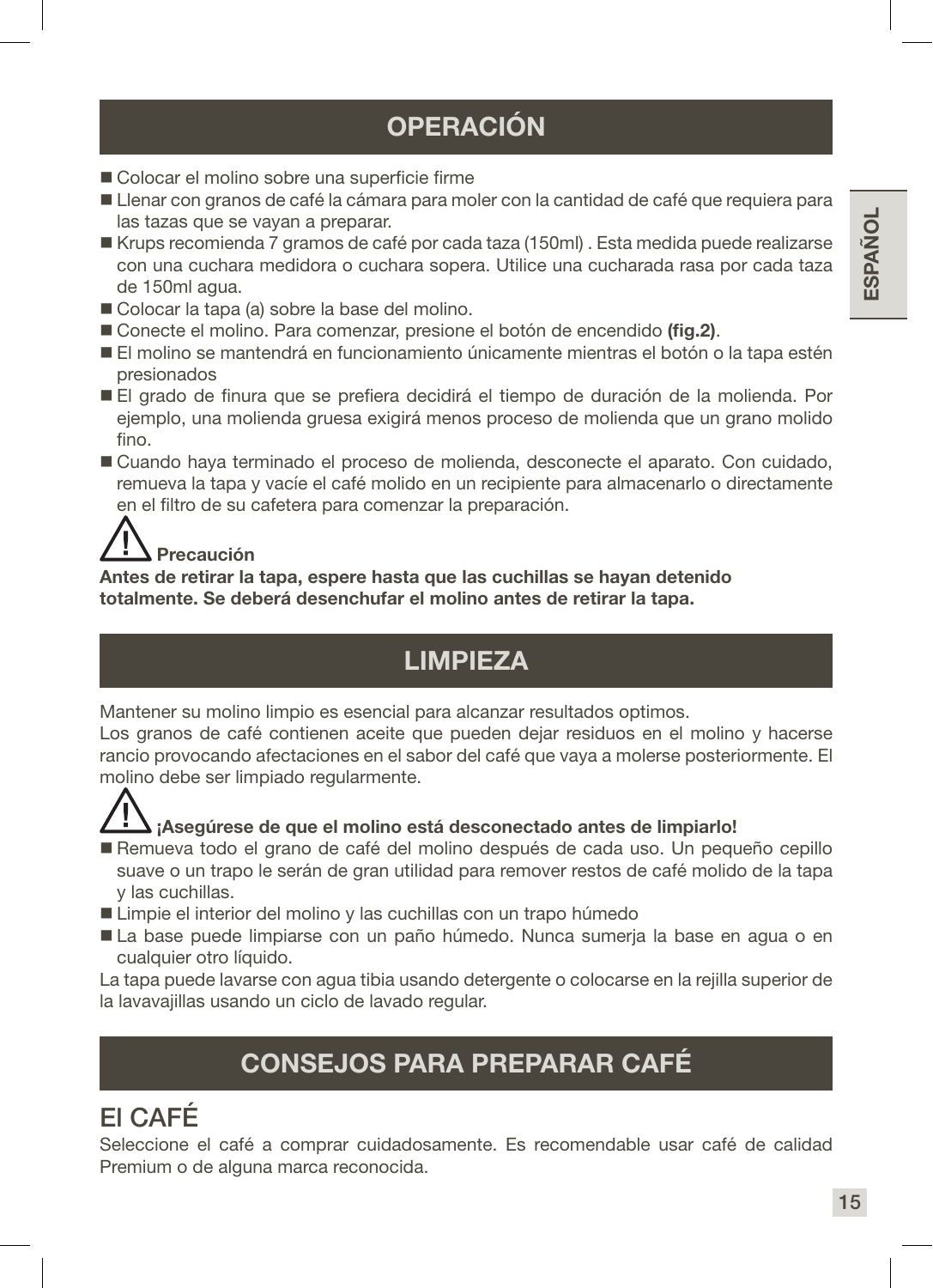El café Arabica provee el mejor sabor y tiene menor contenido de cafeína mientras que el café Robusta es más común y de menor costo aunque tiene menos sabor y una mayor cantidad de cafeína. El café Robusta es usado algunas veces en mezcla para añadir un particular sabor amargo a la bebida.

Los granos de café pueden tener un tostado ligero para proveer un suave aroma y sabor o un tostado más oscuro que lo provee de sabores más intensos.

Nota: Experimente con diferentes granos y tuestes para identificar el que satisfaga mejor su gusto personal.

- El aire y la humedad afectan los aceites que le dan al café su sabor
- Compre los granos de café en pequeñas cantidades para evitar demasiado tiempo de almacenaje y garantizar así su frescura
- Almacene el café en un recipiente opaco y hermético y coloque el recipiente en un lugar fresco y seco.

#### CANTIDADES

La cantidad de café debe ser medido con cuidado y con respecto al volumen de agua que se va a utilizar en cada ciclo de preparación. Es muy importante utilizar suficiente cantidad de café para evitar la sobre extracción.

Una pequeña cantidad de café podría inundarse por una gran cantidad de agua.

Krups recomienda usar 7 gramos de café molido por cada 150ml de agua. Estos 7 gramos pueden medirse con una cuchara medidora o una cuchara sopera. Si el resultado de la preparación le parece muy fuerte puede ajustarlo usando una menor cantidad de café. Si usted prefiere un sabor mucho más ligero es mejor diluir la preparación ya terminada con una cantidad adicional de agua. Esto le permitirá obtener todo el sabor y propiedades del café extraído del grano.

#### EL AGUA

El agua es un factor crítico para el sabor del café. Utilizar agua filtrada es la mejor opción para evitar que los minerales y cloro contenidos en el agua afecten el sabor del café.

#### El MOLIDO

#### Para café espresso:

El molino F203 Fast –Touch de Krups es aceptable para realizar moliendas para cafetera espresso de tipo Caldera. No recomendamos usar el molino Fast Touch para cafeteras con sistema de bomba. Una cafetera espresso de bomba, requiere un molino de muelas como los modelos GVX o modelos profesionales similares.

Los molinos de muelas previenen la introducción de polvo de café que puede impedir el flujo de agua a través de la cafetera espresso.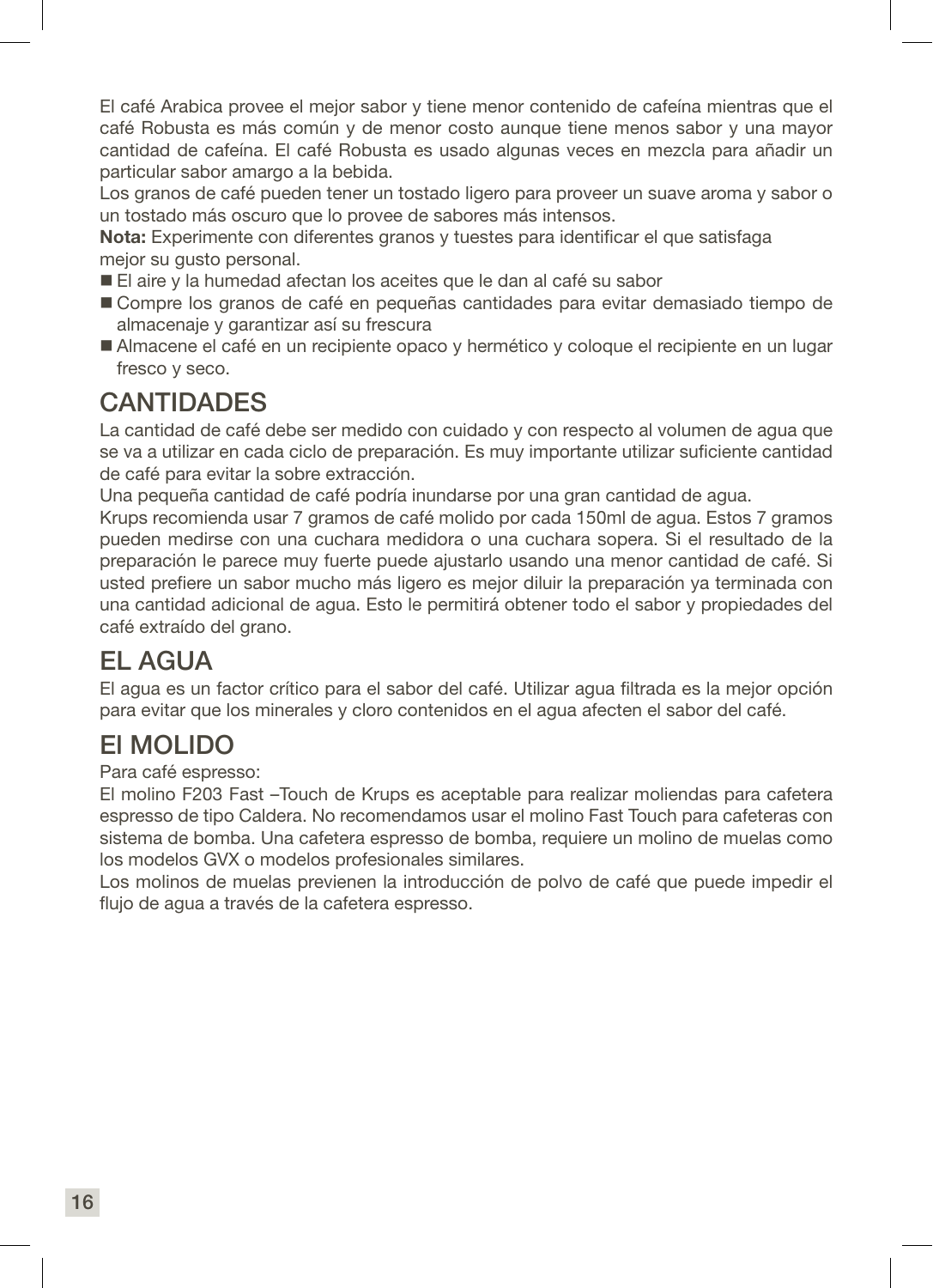#### KRUPS GARANTÍA LIMITADA INTERNACIONAL

#### **E:** www.krups.com

Este producto **puede ser reparado** por KRUPS durante y después del periodo de garantía. Los accesorios, consumibles y componentes reemplazables por el usuario final, en caso de estar disponibles

localmente, pueden ser adquiridos tal y como se describe en la página web www.krups.com La garantía : Este es un producto garantizado por KRUPS (la dirección y demás datos de la compañía figuran en la lista de países de la Garantía Internacional KRUPS) contra defectos de fabricación o en los materiales durante 2 años a partir de la fecha de compra o la fecha de entrega.

La garantía internacional que KRUPS emite como fabricante es una ventaja adicional que no afecta a los derechos legales del consumidor.

La garantía internacional del fabricante cubre todos los costes de reparación del producto defectuoso, de forma que se ajuste a sus especificaciones originales, ya sea mediante su reparación o la sustitución de los componentes defectuosos y la mano de obra necesaria. A criterio de KRUPS podrá sustituir el producto defectuoso, en lugar de repararlo. La reparación o sustitución del producto es la única obligación de KRUPS y la única y exclusiva solución facilitada al cliente en virtud de la presente garantía.

Condiciones y exclusiones : La garantía internacional KRUPS únicamente será de aplicación durante 2 años y en los países relacionados en la Lista de Países adjunta, y será válida solamente cuando vaya acompañada de una prueba de compra. Se puede llevar el producto en persona directamente a un Servicio Post-venta autorizado, o embalarlo adecuadamente y enviarlo, por correo certificado (o envío postal equivalente), a un Servicio Postventa autorizado de KRUPS. La dirección completa de los Servicios Post-venta autorizados en cada país puede obtenerse en la página web de KRUPS (www.krups.com) o llamando al número de teléfono del país en cuestión indicado en la Lista de Países, en el que le proporcionarán la dirección de correo.

KRUPS no estará obligada a reparar o sustituir productos que no vayan acompañados de una prueba de compra válida. Esta garantía no cubrirá los daños que puedan producirse como resultado de usos incorrectos, negligencia, inobservancia de las instrucciones de KRUPS, conexión a corrientes o voltajes distintos de los impresos en el producto, o una modificación o reparación no autorizada del producto. Tampoco cubre el uso y desgaste habitual, el mantenimiento o sustitución de consumibles, ni lo siguiente:

- -la utilización de un tipo de agua o cualquier otro producto inadecuado
- -la calcificación (las descalcificaciones deberán realizarse de acuerdo a las instrucciones de uso)
- -daños causados por un rayo o subidas de tensión
- -el acceso de agua, polvo o insectos dentro del producto
- -daños mecánicos, sobrecarga
- -uso profesional o comercial
- -daños o bajo rendimiento debidos a un voltaje o frecuencia equivocados
- -accidentes, incluidos incendios, inundaciones, rayos, etc.
- -daños en los materiales de vidrio o porcelana del producto

Esta garantía no se aplica a productos que hayan sido manipulados, ni en el caso de daños ocasionados por un uso o mantenimiento indebidos, un embalaje inadecuado por parte del consumidor o por una manipulación incorrecta del transportista. Para ofrecer el mejor servicio post-venta posible y mejorar constantemente el grado de satisfacción del cliente, KRUPS puede enviar una encuesta de satisfacción a todos los clientes que hayan reparado o canjeado sus productos en un servicio post-venta autorizado KRUPS.

La garantía internacional KRUPS se aplica únicamente a productos adquiridos en uno de los países relacionados, y destinados exclusivamente a uso doméstico en uno de los países indicados en la Lista de Países. Cuando un producto sea adquirido en un país incluido en la Lista y posteriormente se utilice en otro país incluido en la Lista:

- a) La garantía internacional KRUPS no se aplica en caso de no conformidad del producto adquirido con las especificidades locales, tales como el voltaje, la frecuencia, las tomas de corriente u otras especificaciones técnicas locales.
- b) El proceso de reparación para productos adquiridos fuera del país de uso puede precisar de un plazo mayor si KRUPS no comercializa localmente el producto.
- c) En los casos en los que el producto no sea susceptible de reparación en el país de utilización, la garantía internacional KRUPS se limitará a la sustitución por un producto similar o un producto alternativo de precio similar, siempre que sea posible.

Derechos de los consumidores : La garantía internacional KRUPS no afecta a los derechos de los consumidores ni a derechos que no puedan ser excluidos o restringidos, ni a los derechos que el consumidor tenga frente al comerciante minorista que le vendió el producto. Esta garantía proporciona al consumidor derechos legales específicos, y el consumidor también podrá tener otros derechos legales que variarán de una región a otra o de un país a otro. El consumidor ejercerá esos derechos a su criterio.

Por favor conserve este documento para consulta en caso de que deseara hacer una reclamación bajo garantía. Específicamente para México :

Los datos que aparecen en la Lista de Países corresponden también al Centro de Servicio Autorizado directo y sitio para compra de refacciones y accesorios.

KRUPS cubrirá los gastos de transportación razonablemente erogados para el cumplimiento de esta garantía, exclusivamente para aquellos sitios donde no se cuente con un centro de servicio autorizado.